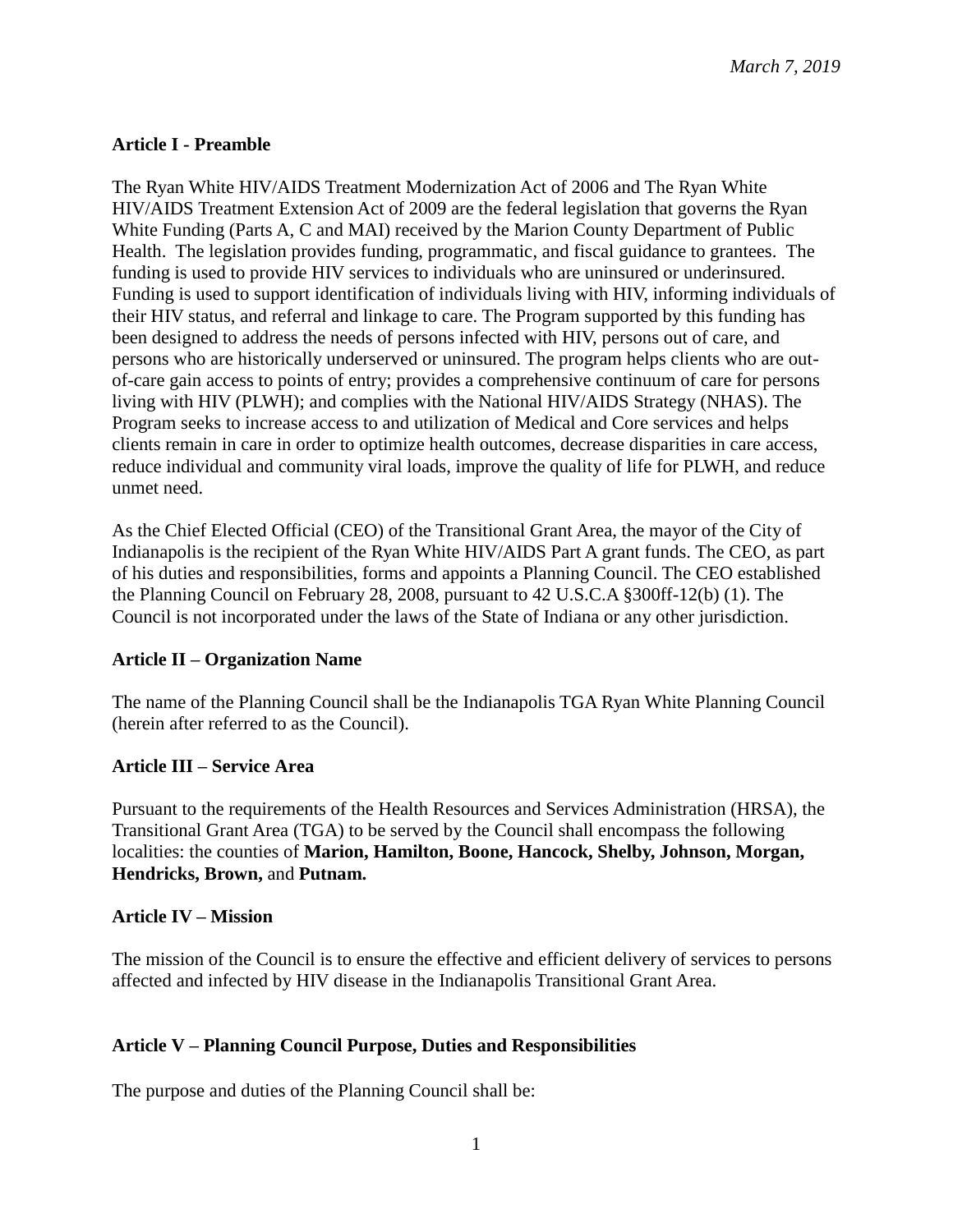- 1. Determine the needs of the affected population.
- 2. Establish priorities for services to be funded based on epidemiologic and utilization data.
- 3. Assign allocation amount to the established priorities based on service utilization and epidemiologic data.
- 4. Work with the Grantee to develop and write the TGA's Comprehensive Plan for the organization and delivery of health and support services.
- 5. Provide for facilitation and collaboration among all funded AIDS programs within the TGA, including, but not limited to the Ryan White HIV/AIDS Treatment Modernization Act of 2006 and 2009 Parts A, B, C, D, and F; Housing Opportunities for People with AIDS (HOPWA) funds; and Centers for Disease Control and Prevention (CDC) funds.
- 6. Establish directives for the Grantee to aid in the delivery of services to clients within the TGA.
- 7. Conduct a yearly evaluation of the Planning Council.
- 8. Conduct a yearly evaluation of the Grantee Assessment of Administrative Mechanism
- 9. In conjunction with the Grantee complete an annual needs assessment, including hiring the individual or firm to conduct the evaluation.
- 10. Develop, implement, and update the TGA's Standards of Care.
- 11. Assist the Grantee in the coordination of all services.
- 12. In conjunction with the Grantee develop, implement, oversee, and update the TGA's Quality Management Plan.
- 13. The PC's Chair and Co-Chair must sign a letter of concurrence based on recommendation from the entire PC – on a yearly basis to be submitted with the annual Part A Grant Application.

### **Article VI – Membership**

#### **Section 6.1 Non-Discrimination Statement**

The officers and the members of the Planning Council shall be selected without respect to age, gender, race, ethnicity, religion, disability, sexual orientation, and/or identity or national origin, except as may be necessary to comply with applicable statutory and regulatory requirements. Affirmative efforts shall be made to ensure representation of populations infected or affected by HIV or by AIDS.

#### **Section 6.2 Composition**

The voting membership will be made up of at least thirty individuals and a maximum of forty-two individuals who are representative of the membership categories stated in the Ryan White HIV/AIDS Treatment Modernization Act of 2009 and are reflective of the demographics of the HIV/AIDS epidemic in the Indianapolis Area TGA. The Mayor, as Chief Elected Official (CEO), appoints members based upon the recommendation of the full Planning Council. The membership will reflect the following categories:

- 1. Health Care Providers, including federally qualified health centers;
- 2. Community-Based Organizations serving affected populations and AIDS Service Organizations;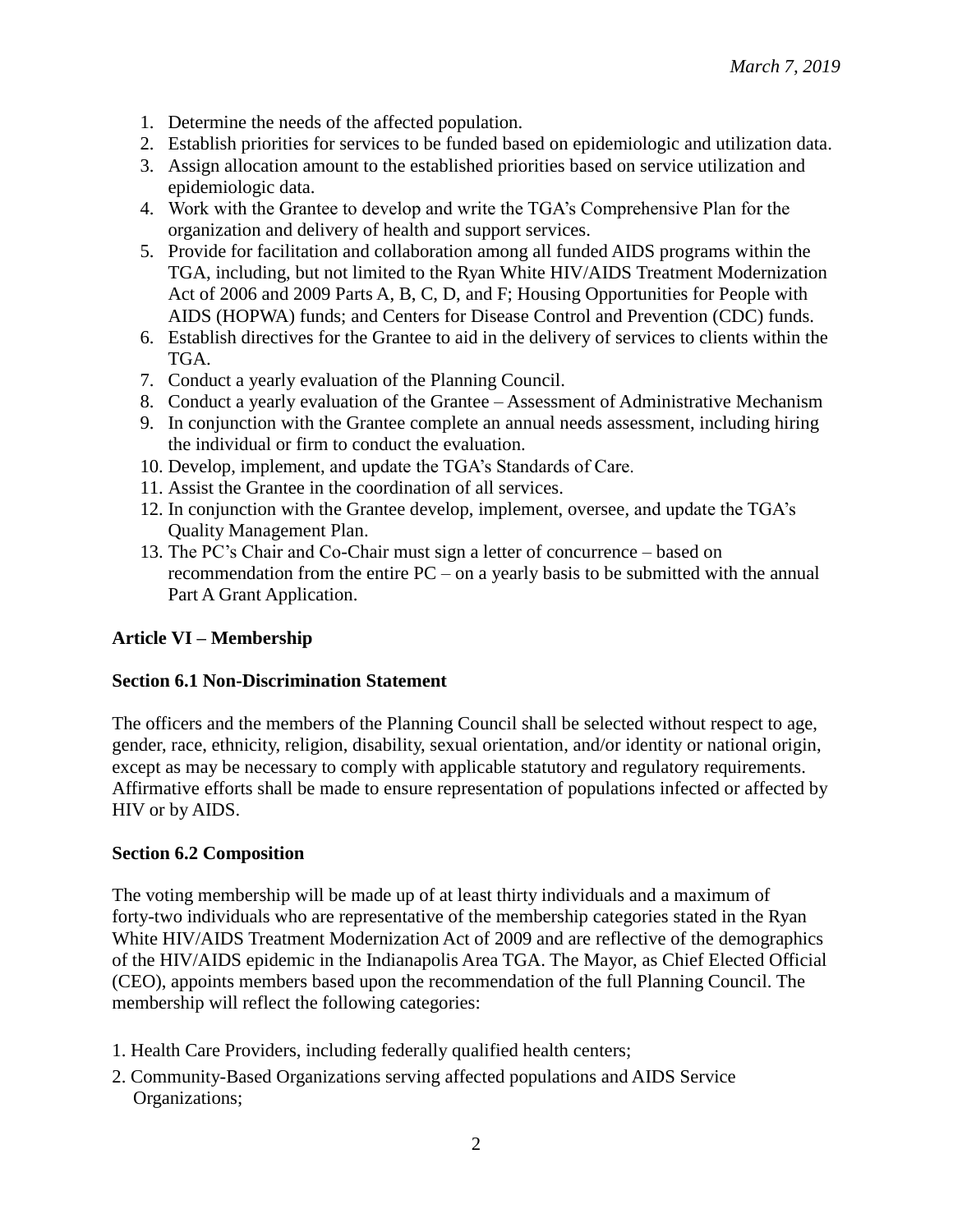- 3. Social Service Providers, including providers of housing and homeless services;
- 4. Mental Health Providers;
- 5. Substance Abuse Providers;
- 6. Local Public Health Agencies;
- 7. Hospital Planning Agencies or Health Care Planning Agencies;
- 8. Affected Communities, including people with HIV/AIDS, members of a Federally recognized Indian tribe as represented in the population, individuals co-infected with hepatitis B or C and historically underserved groups and subpopulations;
- 9. Non-Elected Community Leaders;
- 10. State Government (including the State Medicaid agency and the agency administering the program under Part B);
- 11. Grantees under subpart II of Part C (Formerly Title III);
- 12. Grantees under section 2671 Part D (Formerly Title IV], or, if none are operating in the area, representatives of organizations with a history of serving children, youth, women and families living with HIV and operating in the area;
- 13. Grantees of other Federal HIV Programs, including, but not limited to Providers of HIV Prevention programs;
- 14. Other Federal HIV Programs, if applicable; and
- 15. A representative of individuals who formerly were Federal, State, or local prisoners, were released from the custody of the penal system during the preceding three years, and had HIV disease when released.

Not less than 33% of the voting membership of the Planning Council shall be consumers of HIVrelated services from Ryan White-funded providers who do not represent or are aligned with Ryan White funded agencies. To be considered "unaffiliated" Consumers cannot be members of the Board of Directors, employees, or consultants of providers receiving Part A funds. Planning Council consumers must reflect the demographics of the population of individuals with HIV/AIDS in the Indianapolis Area TGA, to the extent possible. At least two consumer representatives must publicly disclose their HIV status. A member whose unaffiliated status changes must inform the Planning Council Co-Chairs and the Planning Council Support staff coordinator of this change within no later than the next schedule Planning Council meeting after the change in status occurred.

#### **Section 6.3 Terms of Membership**

All terms of Council membership shall be for three years. Members may serve an unlimited number of three year terms, but must reapply for membership at the end of each three year term. As the Council moves forward and to the extent possible, individual agency voting membership (those representing a particular agency) should be limited to no more than (3) at any given time. This limitation of membership includes staff, board members and affiliated clients of a particular agency. Current membership will not be affected; however, as individuals no longer serve, limiting agency representation requirement will be implemented. As members complete their service on the Planning Council, the Executive Committee will determine appropriate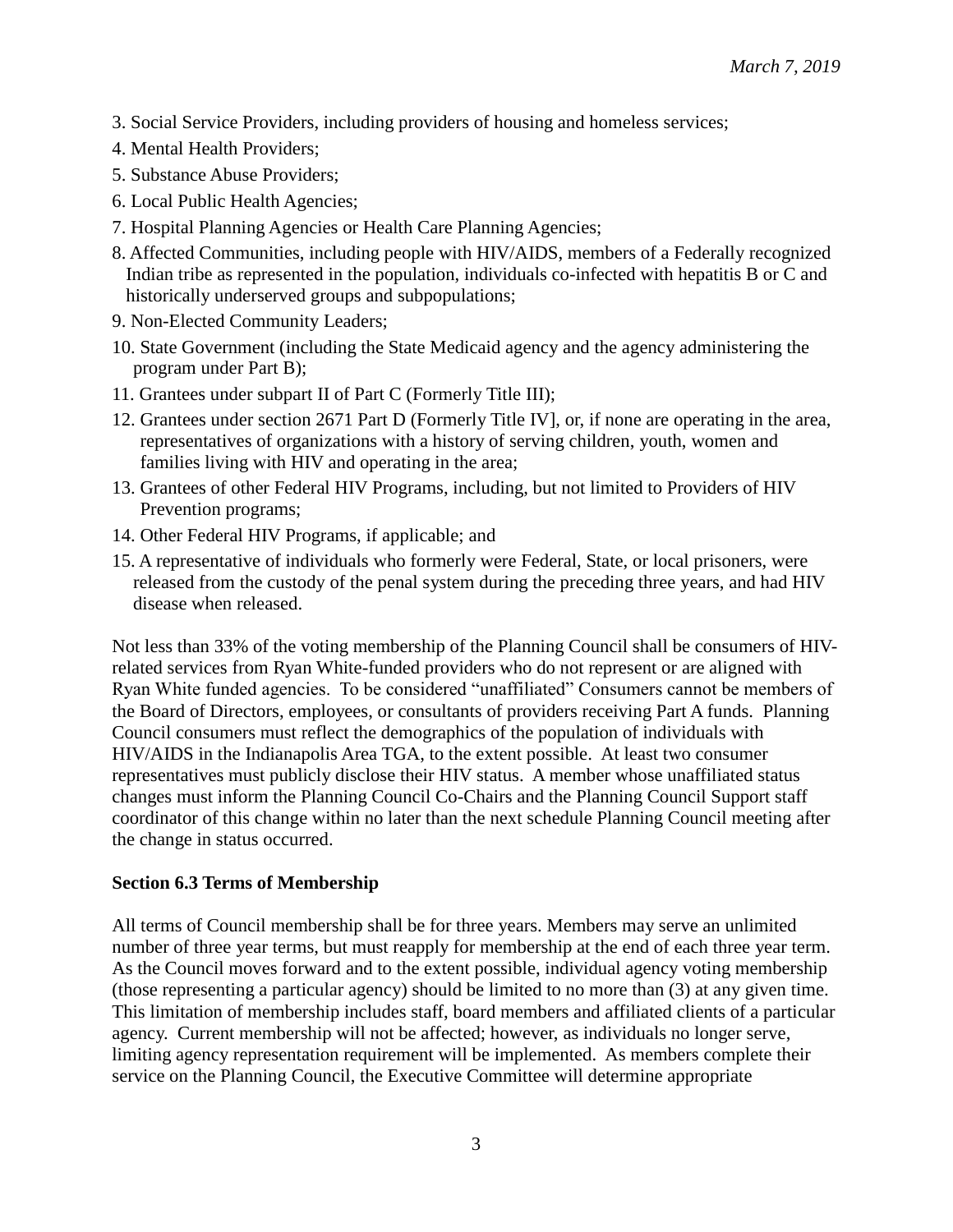recognition including at least a certificate of appreciation or other item that will be given to recognize their time and commitment to the Indianapolis Ryan White Program.

#### **Section 6.4 Nominations**

The Membership and Policy and Procedures Committee use an open application process to identify and screen potential Planning Council members. These nominations are presented to the full council for consideration.

#### **Section 6.5 Attendance**

Regular attendance at Planning Council meetings and committee meetings is a requirement of remaining a member with voting privileges.

- 1. A Planning Councilmember may miss no more than 3 Planning Council Meetings during a Council Year (September through August). After the  $4<sup>th</sup>$  absence, the member will lose voting privileges and will not be considered an active member of the Planning Council. However, the discharged Planning Council Member may reapply for membership and if a seat is available, will be considered for Council Membership.
- 2. Exception to #1: Consumers who experience health related issues that cause them to miss meetings should as soon as possible contact either of the Council Co-Chairs or the Grantee Staff person assigned to the Council. If it is anticipated that the individual will miss 50% of the Planning Council meeting during one Council Year, the member will be asked to take a leave of absence from the Council. Once the client is able to return to the Council and if seats are available, the individual will be reinstated to the Planning Council.
- 3. It is a condition of award that all providers funded by and through the Ryan White/HIV Services Program (RWSP) will be present at each of the Council meetings. Agency representation does not have to be a voting member of the Council.

### **Section 6.6 Members Duties and Responsibilities**

Voting members are expected to:

- 1. Attend and actively participate in Council monthly, special, and emergency meetings, trainings and retreats.
- 2. Each Council member is required to participate on one Standing Committee during the Council year.
- 3. Committees and their responsibilities are outlined in Section 8.1 of this document.
- 4. For all new members, participate in new member orientation and training and review orientation materials provided by the support staff.
- 5. Participate in the annual priority setting and resource allocations process, the training for the process and at the epidemiologic and services/fiscal utilization Council meetings and the Council meeting at which final determination is made for Priority Setting and Resource Allocations.
- 6. Review materials of Council and/or committee discussion/action before scheduled meetings.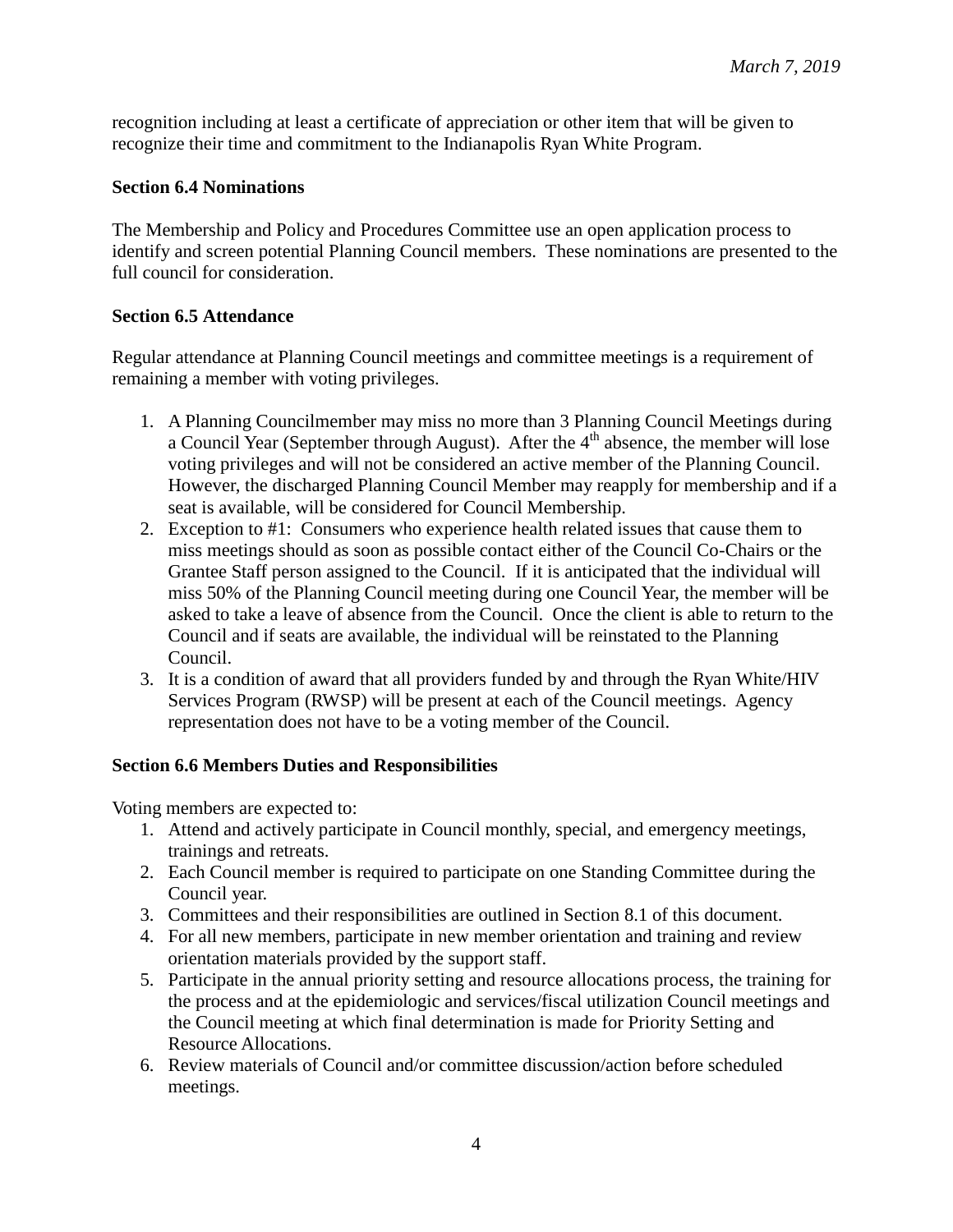- 7. Planning Council Members shall not receive any salary and/or other compensation for their services as a member of the Council. However, the Planning Council may reimburse Council members for allowable expenses, based on approved policies and budgeted funds.
- 8. All members are required to sign a conflict of interest statement and a confidentiality statement annually (at the beginning of each new Council year in September).

### **Section 6.7 Resignation**

A Council member in good standing shall serve his/her designated term unless he/she resigns during the course of the Council year. The Council member should provide written notice to a Planning Council Co-Chair, or support staff, of their intent to resign. The CEO will be notified of all resignations by Council and/or RWSP Staff.

#### **Removal from the Planning Council**

The Planning Council may remove a voting member from continued membership if: the member demonstrates or engages unsafe, disruptive and unethical or illegal behaviors and/or activities that put the Council, individual members, and/or the Grantee in danger or in violation of the terms of contractual responsibilities and obligations as determined and/or mandated by HRSA.

The decision to remove a member for cause must be by a 2/3 majority vote of the Council. After the decision to remove a member, that member will have 30 days to grieve the removal. The 30 days will begin from the date the Planning Council voted to remove the member.

### **Article VII – Officers**

### **Section 7.1 Eligibility, Nomination and Election of Officers**

All officers must be voting members of the Planning Council and will be elected by a full vote of the Council. Nominations for officers may be:

1) Self-nominated and/or

2) Nominated by a voting member of the Council.

Nominees will be asked of their willingness to serve if elected before their names will be placed before the Council for consideration. Nominations will be solicited in June and July of each year and presented to the Council during the August Council meeting. Nominations can and will also be accepted at the August meeting. All eligible candidates will be offered an opportunity to speak before the Council before the selection process. At the conclusion of candidate comments, all voting members of the Council will vote – via a secret ballot – on the position of Co-chair and Secretary. All officers shall be elected by the Planning Council. All officers shall serve a oneyear term except for the Co-Chairs, who shall serve two-year staggered terms, with one Co-Chair elected each year. To the extent possible, at least one of the Council Co-Chairs will be a consumer. In order to be nominated as Planning Council Co-Chair or Secretary (officer) or serve as a chair/co-chair of a standing committee, a member must have served at least one year in good standing on the Planning Council.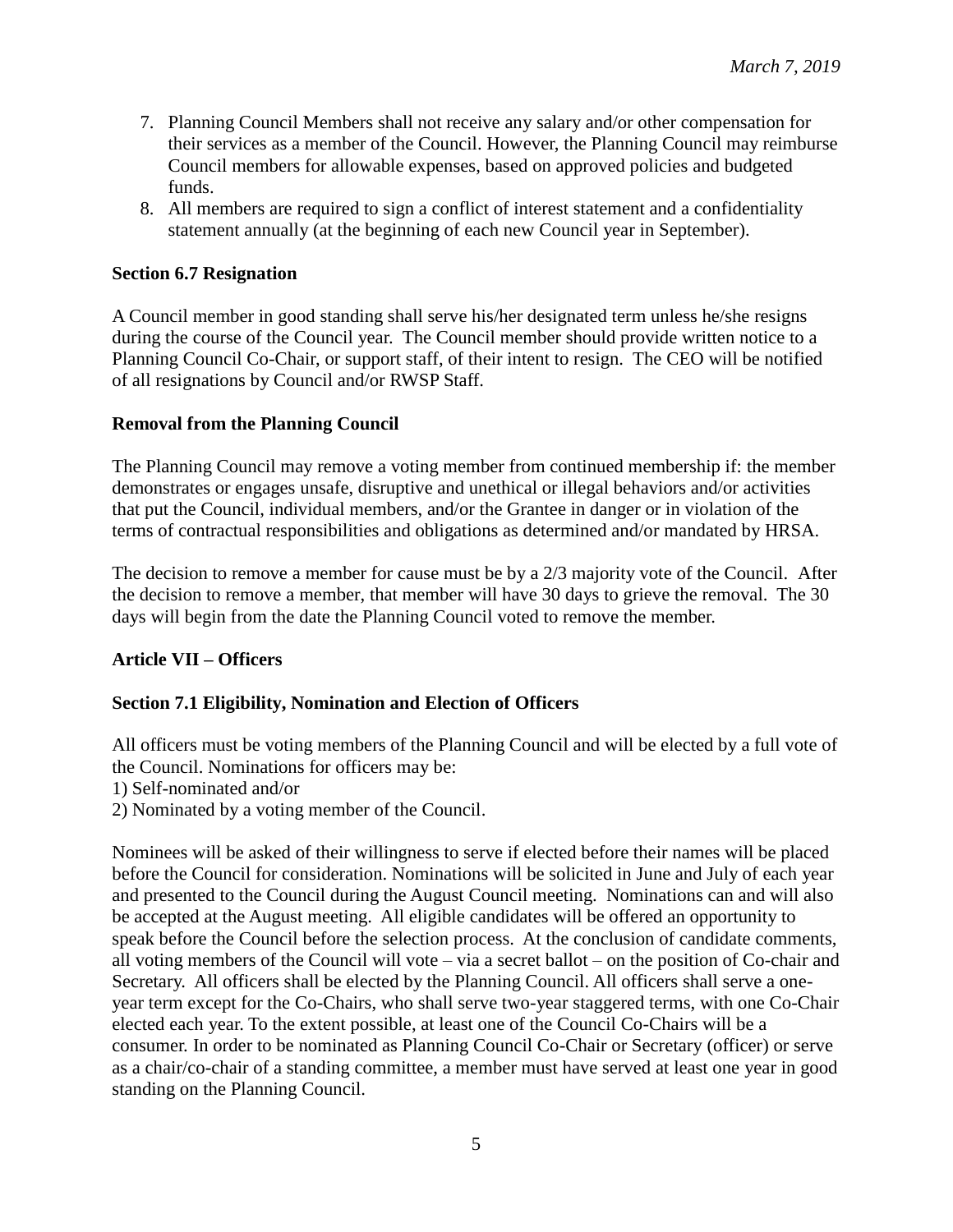### **Section 7.2 List of Duties of Officers**

- 1. The Co-Chairs:
	- The Co-Chairs will share leadership roles and divide certain responsibilities. Co-Chairs will work with the secretary, the Executive Committee and Committee's and staff to develop the agenda for Planning Council for individual meetings and set goals and objectives for the year. Together, the Co-Chairs will serve as exofficio members with voting rights for each committee, when present. The two Co-Chairs will equitably divide responsibilities for the committees as determined by the Co-Chairs. The Co-Chairs are also responsible for signing a letter of concurrence for the Grantee on behalf of the Council. The letter demonstrates and acknowledges the Council's agreements with the priorities, allocations and directives the Grantee has and/or will include in the request for continued funding from HRSA. They will serve as the official spokespersons of the Planning Council.

The Co-Chairs must count the number of members voting yes, no, or abstaining.

- 2. The Secretary:
	- The Secretary will be responsible for ensuring the taking, approval, and filing of minutes of Planning Council meetings. The Secretary will receive from staff a record of attendance at Planning Council meetings and keep the Co-Chairs and Executive Committee informed about attendance issues that require action.
	- The secretary must ensure all meeting minutes reflect a level of detail to determine the number of members voting yes, no, or abstaining.
	- All Planning Council meeting minutes must be signed and dated by council chair.

### **Article VIII – Committees**

### **Section 8.1 General**

The Planning Council shall maintain at a minimum the six (6) standing committees discussed in this section of the Bylaws. With the exception of membership to the Consumer Access Committee, membership to Standing Committees is limited to Planning Council Members who are in good standing. The Consumer Access Committee is open to any PLWH who chooses to participate and all participants of this Committee have voting privileges. The Council may create additional standing committees and ad hoc committees to meet the operational needs of the Council, consistent with its Guiding Principles. The Standing Committees shall have such duties as the Planning Council may prescribe. Each member of the Planning Council is strongly encouraged to serve on at least one committee. All Committee Members will be held to the same conflict of interest disclosure and privacy requirements, and ethical standards as Planning Council Members. Attendance is kept for each of the six standing committees (Executive, Priority Setting and Resource Allocation, Systems of Care, Quality Management, Consumer Access, Membership/Policies & Procedures) and reported to the Membership Committee. If a member has any concerns with a committee chair/co-chair, please discuss with the Executive Committee. Each Standing Committee, in partnership with RWSP staff, will determine how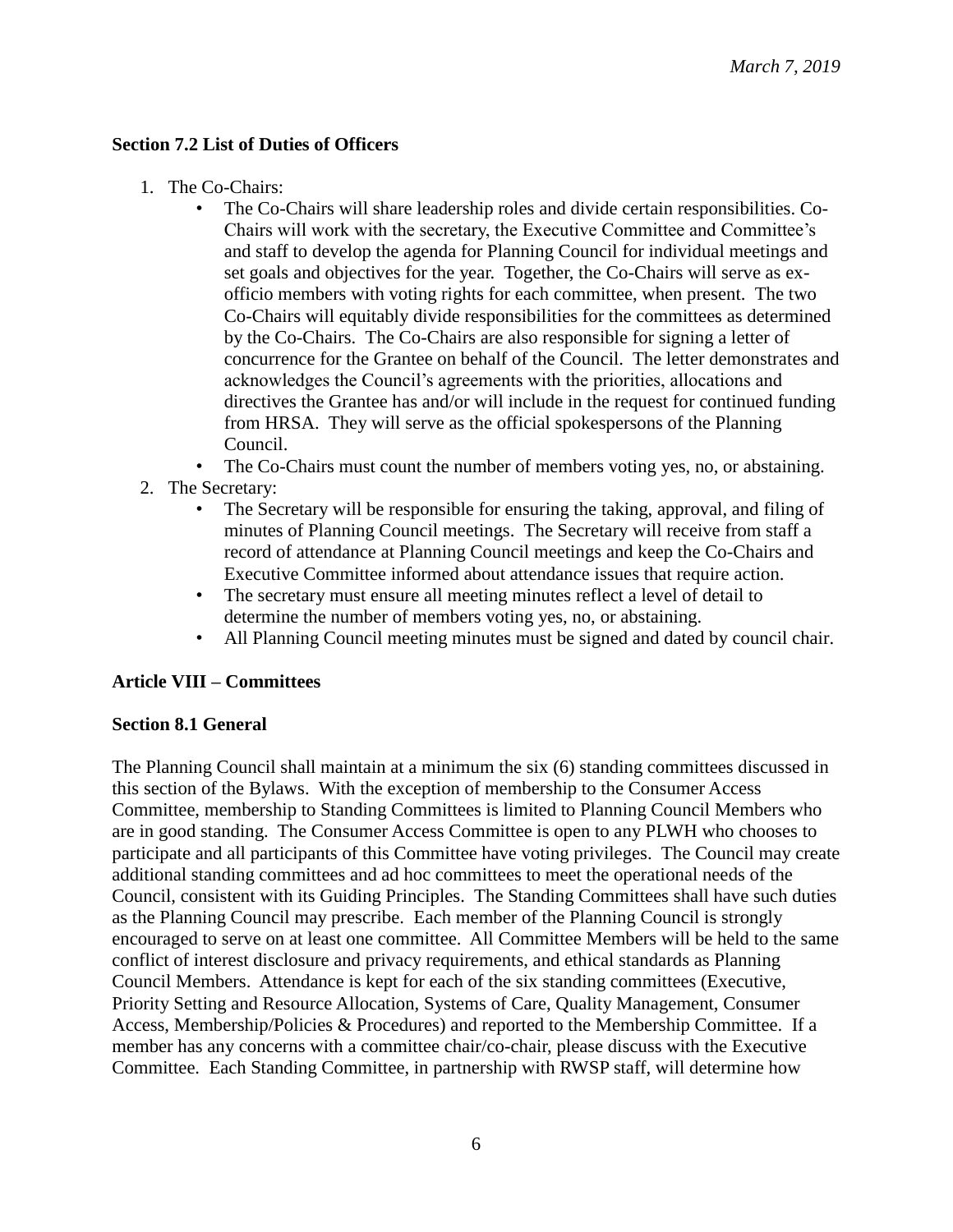often to meet to complete the necessary work outlined below (i.e. quarterly or monthly) in Section 8.2.

## **Section 8.2 Standing Committees**

## **Executive**

- 1. The Executive Committee is responsible for coordination of Planning Council activities, including the work of the other committees.
- 2. It helps to ensure that all legislative functions of the Planning Council are being met and facilitates coordination with the grantee.
- 3. It assesses Planning Council training needs and arranges with staff support to meet these needs.
- 4. When action is urgently needed between Planning Council meetings due to time deadlines or external factors beyond the Planning Council's control, and there is broad consensus on the issue, the Executive Committee may make a decision on behalf of the Planning Council, provided it makes a full report at the next scheduled Planning Council meeting.

### **Priority Setting and Resource Allocation**

- 1. The Priority Setting and Resource Allocation Committee is responsible for recommending the process to be used by the Planning Council in priority setting and resource allocation, and managing that process.
- 2. The Committee is responsible for setting priorities (based on data); assigning funding to those priorities based on data; and issuing directive to the Grantee to enhance and improve service delivery, to deal with issues regarding access to care and provide guidance in all service areas as needed to further enhance program development.
- 3. Resource Allocation is also responsible for working with staff to develop and monitor the Planning Council support budget, and to recommend any changes in that budget during the year. Priority Setting and Resource Allocation also assists in the monitoring of monitors expenditures for services and service utilization, by service category, using reports provided monthly by the grantee.
- 4. The Committee monitors grantee expenditures by service category to ensure that they are consistent with Planning Council allocations and directives.

# **Systems of Care**

1. The Systems of Care Committee is responsible for the development of standards of care and outcome measures for service categories, and assisting the Grantee with the completion of the Needs Assessment and Comprehensive Plan Needs Assessment. Participation consists of developing and recommending to the Planning Council a needs assessment process, plan, and schedule for coverage and completion, including assisting with the selection of an entity to complete the assessment.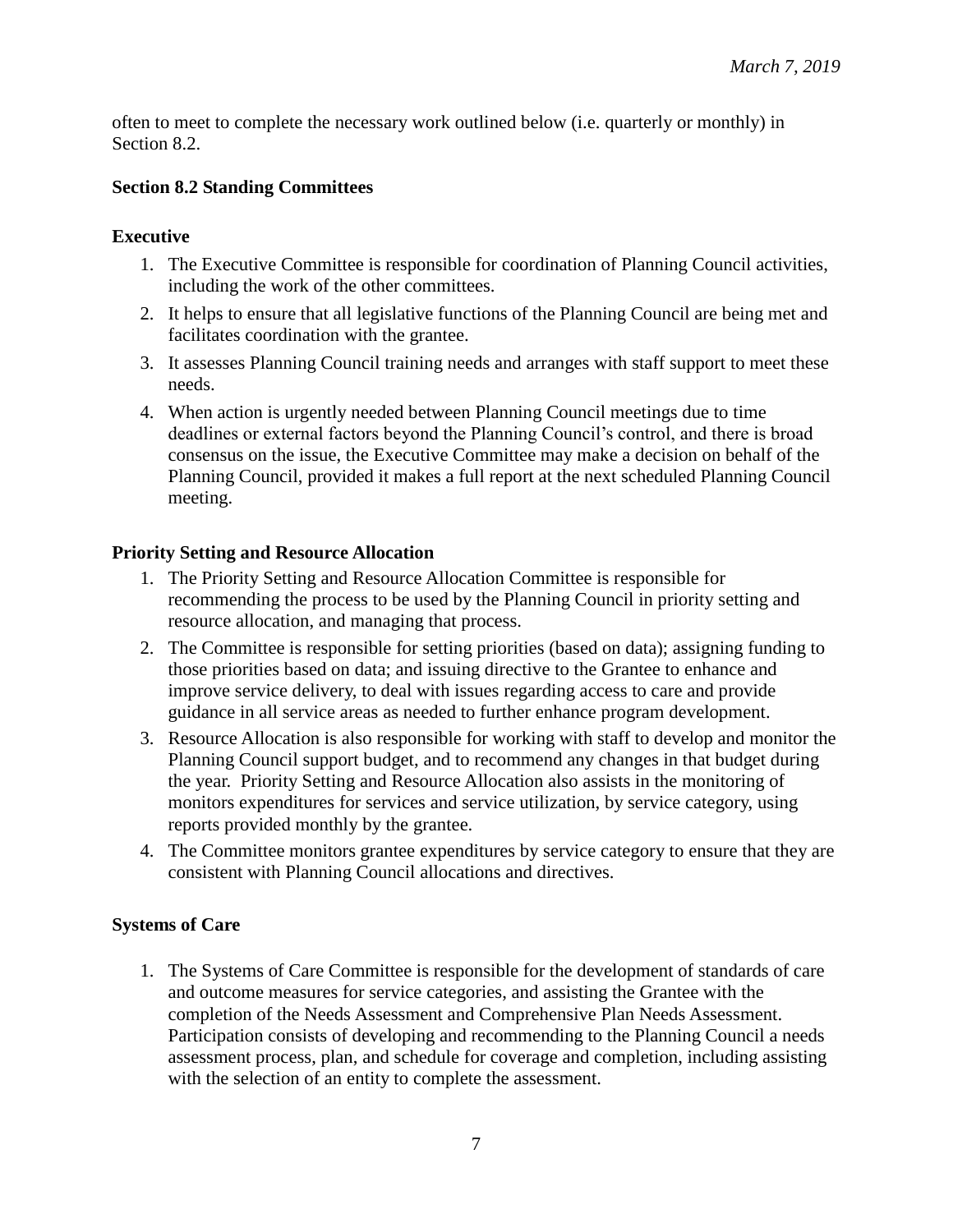- 2. The Committee will review the results of the needs assessment and arrange for the presentation of the resulting data prior to the priority setting and resource allocation subcommittee and the entire Planning Council.
- 3. The Committee uses the information obtained through needs assessment and special studies to provide input to the Comprehensive Plan for which it has primary responsibility. This includes reviewing the current plan's goals and objectives, assisting in the development of a report on the results of that review and working with the Grantee to update and write the goals and objectives for the ensuing Comprehensive Plan. The Committee must agree to the contents of the Comprehensive Plan and make plans to present to the entire Planning Council for consideration.

## **Consumer Access**

- 1. The Consumer Access Committee coordinates PLWH/A involvement with the Planning Council, providing outreach to and serving as liaison with consumers.
- 2. The Committee helps ensure ongoing consumer input to Planning Council activities, with special emphasis on needs assessment and the identification of individuals who know their HIV status but are not receiving regular primary medical care. It offers advice to the Planning Council about issues affecting consumers.
- 3. The Committee also helps to develop linkages between the Planning Council and other HIV-related and supportive service programs and entities, helping to meet the Planning Council's responsibility for service coordination.

# **Membership and Policies and Procedures**

- 1. This Committee recommends candidates for Planning Council membership, using an open nominations process.
- 2. The Committee develops, regularly updates, and consistently uses a standard application form for Planning Council membership.
- 3. The Committee works with the staff, Consumer Access Committee, and other entities to ensure active, ongoing outreach to identify potential members, particularly unaffiliated consumers, interviews prospective members, and maintains a listing of eligible applicants.
- 4. The Committee is also responsible for coordination and execution of the election of officers for the Planning Council.
- 5. The Committee is further responsible for ensuring that the Planning Council has the policies and procedures necessary to carry out its legislative responsibilities.
- 6. The Committee is responsible for bylaws review and amendments, including ensuring that bylaws reflect any changes in the Ryan White HIV/AIDS Treatment Modernization Act of 2006 and the Ryan White HIV/AIDS Treatment Extension Act of 2009.
- 7. The Committee also recommends to the Planning Council needed changes in grievance procedures, conflict of interest policies and procedures, and other policies guiding Planning Council operations.
- 8. The Committee monitors and facilitates the grievance process.

### **Quality Management Committee**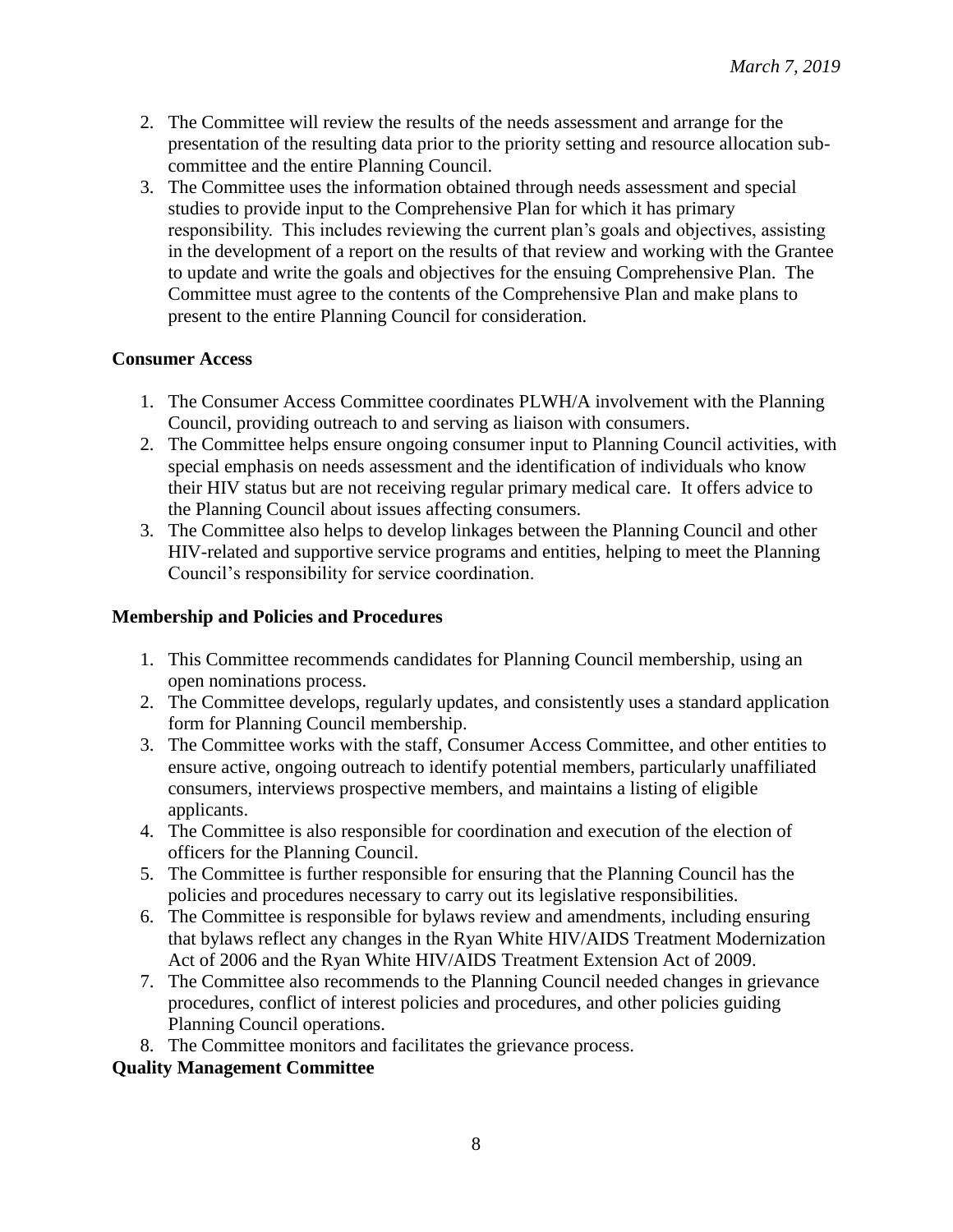- 1. The purpose of the QM Committee is to assist the Grantee in monitoring and evaluating the extent to which HIV health services provided to patients under the grant are consistent with the most recent Public Health Service (PHS) guidelines.
- 2. The Committee is to be represented by key stakeholders such as HIV care providers and consumers of HIV care.
- 3. Members of the QM committee will use data from performance evaluations to monitor progress towards achieving benchmark ratings as set by the HIV/AIDS Bureau (HAB), establish quality priorities and make recommendations for current and future quality activities.
- 4. Additionally, the QM committee will use epidemiological data, findings outlined in the comprehensive plan, and results from the needs assessment to identify quality improvement needs at the consumer, provider and systems level in the Indianapolis TGA.
- 5. The QM Committee membership consists of Grantee QM leaders (at the administrative or grantee level), funded site or service quality champions, Council members, consumers and community members.
- 6. The QM Committee will make recommendations for quality improvements, quality improvement priorities and needs to the QM program manager and will participate in continuous quality improvement initiatives when appropriate.
- 7. All members of the QM committee will have full voting privileges during QM meetings.

# **Section 8.3 Ad Hoc Committees**

The Planning Council may create ad hoc committees, at its discretion, to address specific needs. Most decisions will be made by majority vote. Any resolution establishing an ad hoc committee shall state its responsibilities, membership, and expected duration. An ad hoc committee must be dismissed upon the completion of its assigned task. The Chair of an ad hoc committee shall be a member of the Planning Council.

# **Article IX – Planning Council and Committee Meetings**

# **Section 9.1 Quorum**

The attendance of a simple majority of current Planning Council members in good standing shall constitute a quorum for Council meetings.

# **Section 9.2 Voting**

Official action adopted by the Planning Council requires a majority vote by a quorum of the Council members voting yes, no, or abstaining. There will be no proxy votes. The Council Co-Chairs will only vote in the case of a tie or where that vote would create a required supermajority.

# **Section 9.3 Conducting Meetings**